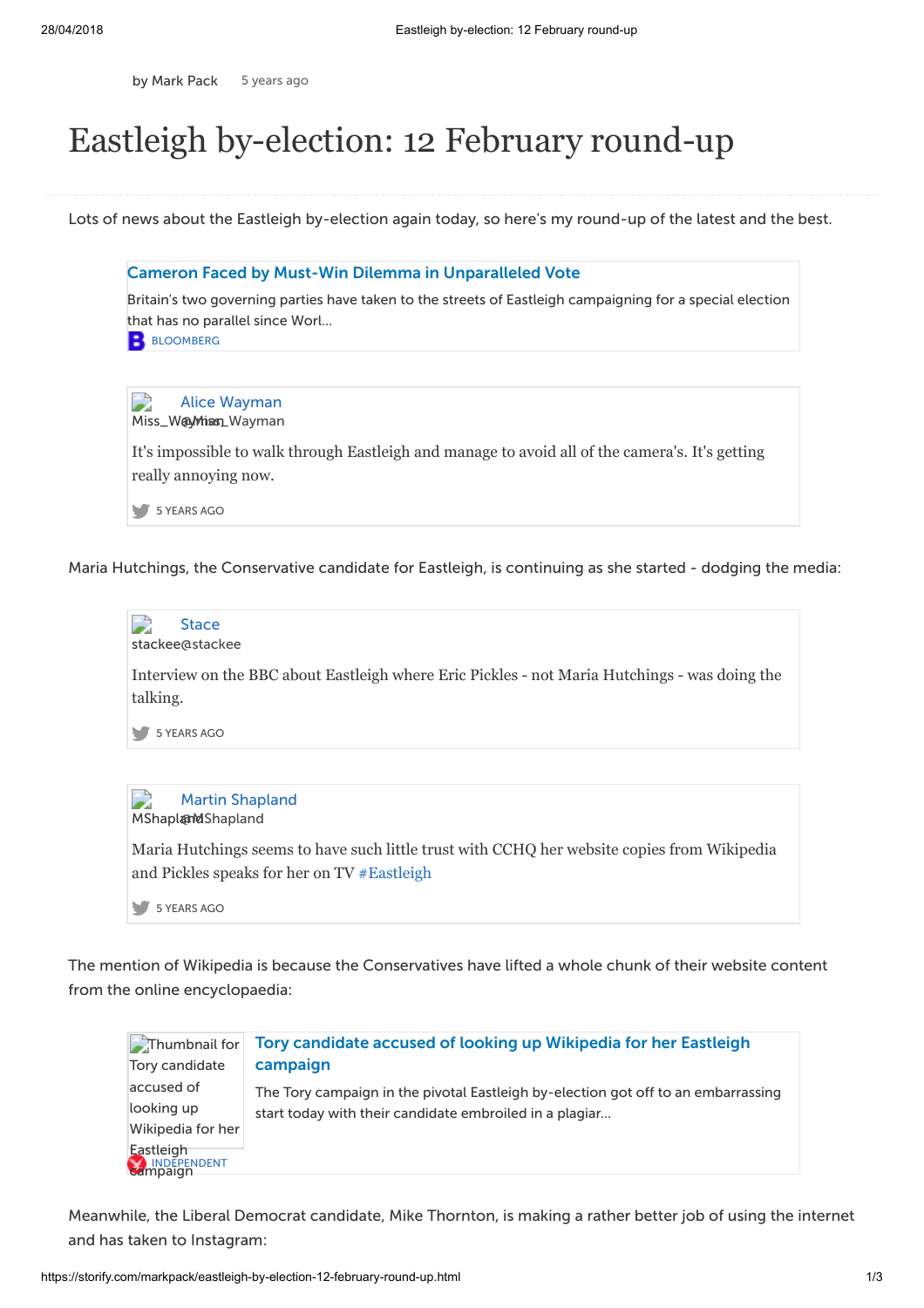D Mike [Thornton](http://twitter.com/Mike4Eastleigh) Mike4EastNeigel4Eastleigh [instagram.com/p/Vo5\\_f5BtjP/](http://t.co/uaGP6pup)/p/Vo5\_f5BtjP/ Great atmo[spEastleigh](https://twitter.com/#!/search?q=%23Eastleigh) in #Eastleigh by-election HQ. If you want to come and help o[ueastleighlibdems.org.uk/hq](http://t.co/bqZBa1dn)/www.eastleighlibdems.org.uk/hq 5 [YEARS](https://twitter.com/Mike4Eastleigh/status/301383239560491008) AGO

If you missed it at the weekend, here's one of the stories about how Maria Hutchings and her media minders keep on dodging interviews with the press:



Despite the media-dodging attempts, journalists keep on filing copy and the copy keeps on being very negative about her:





One Lib Dem minister offering a wager that if Maria Hutchings wins Eastleigh, she'll vote with the PM less often than average LD backbencher

5 [YEARS](https://twitter.com/JGForsyth/status/301308420970135552) AGO